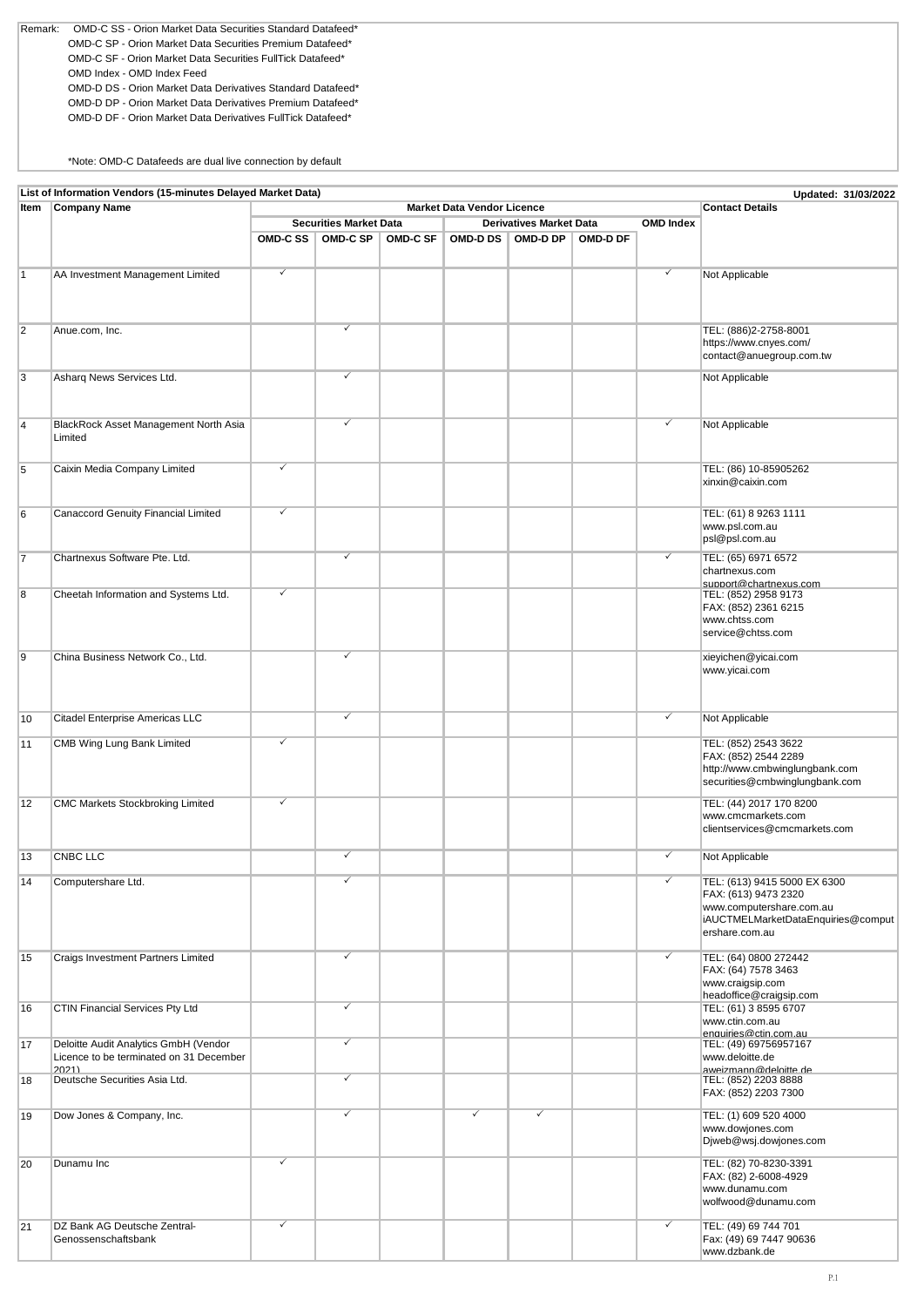|      | List of Information Vendors (15-minutes Delayed Market Data) |   |                               |                 |                                |          |                  | Updated: 31/03/2022                                     |
|------|--------------------------------------------------------------|---|-------------------------------|-----------------|--------------------------------|----------|------------------|---------------------------------------------------------|
| Item | <b>Company Name</b>                                          |   | <b>Contact Details</b>        |                 |                                |          |                  |                                                         |
|      |                                                              |   | <b>Securities Market Data</b> |                 | <b>Derivatives Market Data</b> |          | <b>OMD</b> Index |                                                         |
|      |                                                              |   | OMD-C SS   OMD-C SP           | <b>OMD-C SF</b> | OMD-D DS OMD-D DP              | OMD-D DF |                  |                                                         |
|      |                                                              |   |                               |                 |                                |          |                  |                                                         |
| 22   | <b>EQS Asia Limited</b>                                      | ✓ |                               |                 |                                |          | $\checkmark$     | TEL: (852) 2893 5622                                    |
|      |                                                              |   |                               |                 |                                |          |                  | FAX: (852) 2892 1112                                    |
|      |                                                              |   |                               |                 |                                |          |                  | www.asia.eqs.com / www.todayir.com<br>Asia_info@eqs.com |
|      |                                                              |   |                               |                 |                                |          |                  |                                                         |
| 23   | Erste Group Bank AG                                          |   | ✓                             |                 |                                |          | ✓                | TEL: (43) 0 5 0100 10100                                |
|      |                                                              |   |                               |                 |                                |          |                  | FAX: (43) 0 5 0100 9 10100<br>www.capital.com           |
|      |                                                              |   |                               |                 |                                |          |                  | contact.treasury@erstegroup.com                         |
|      |                                                              | ✓ |                               |                 |                                |          | $\checkmark$     |                                                         |
| 24   | Essence Securities Co Ltd.                                   |   |                               |                 |                                |          |                  | TEL:(86) 0755 8255 8350<br>FAX:(86) 0755 8255 8005      |
|      |                                                              |   |                               |                 |                                |          |                  | www.essence.com.cn                                      |
|      |                                                              |   |                               |                 |                                |          |                  | wujm@essence.com.cn                                     |
| 25   | E*Trade Financial Corporation                                |   | $\checkmark$                  |                 |                                |          |                  | TEL: (1) 646 521 4410                                   |
|      |                                                              |   |                               |                 |                                |          |                  | FAX: (1) 646 521 4428                                   |
|      |                                                              |   |                               |                 |                                |          |                  | www.etrade.com                                          |
| 26   | Eurolandcom AB                                               | ✓ |                               |                 |                                |          | ✓                | TEL: (46) 31 105600                                     |
|      |                                                              |   |                               |                 |                                |          |                  | FAX:(46) 31 105601                                      |
|      |                                                              |   |                               |                 |                                |          |                  | www.euroland.com<br>info@euroland.com                   |
|      |                                                              |   |                               |                 |                                |          |                  |                                                         |
| 27   | Euronext N.V.                                                |   | ✓                             |                 |                                |          |                  | TEL: (33) 1 85 14 85 85<br>www.euronext.com             |
|      |                                                              |   |                               |                 |                                |          |                  | clientsupport@euronext.com                              |
|      |                                                              |   |                               |                 |                                |          |                  |                                                         |
| 28   | Evaluate Limited                                             |   | $\checkmark$                  |                 |                                |          |                  | TEL: (44) 20 7377 0800                                  |
|      |                                                              |   |                               |                 |                                |          |                  | www.evaluate.com                                        |
|      |                                                              |   |                               |                 |                                |          |                  | info@evaluate.com                                       |
|      |                                                              |   |                               |                 |                                |          |                  |                                                         |
| 29   | Factiva, Inc.                                                |   | ✓                             |                 |                                |          |                  | www.dowjones.com                                        |
|      |                                                              |   |                               |                 |                                |          |                  |                                                         |
|      |                                                              |   |                               |                 |                                |          |                  |                                                         |
|      |                                                              |   |                               |                 |                                |          |                  |                                                         |
| 30   | Fast Forward Inc.                                            | ✓ |                               |                 |                                |          |                  | TEL:(82) 10-6314-8723                                   |
|      |                                                              |   |                               |                 |                                |          |                  | dominoapp.net/                                          |
|      |                                                              |   |                               |                 |                                |          |                  |                                                         |
| 31   | FnGuide Inc.                                                 |   | ✓                             |                 |                                |          |                  | TEL: (82) 2-769-7700                                    |
|      |                                                              |   |                               |                 |                                |          |                  | www.fnguide.com                                         |
|      |                                                              |   |                               |                 |                                |          |                  | data_fn@fnguide.com                                     |
|      |                                                              | ✓ |                               |                 |                                |          |                  |                                                         |
| 32   | Fortune Securities Co, Limited                               |   |                               |                 |                                |          |                  | TEL: (86) 400-88-35316<br>FAX: (86) 731 8256 0246       |
|      |                                                              |   |                               |                 |                                |          |                  | WWW.CFZQ.COM                                            |
|      |                                                              |   |                               |                 |                                |          |                  |                                                         |
|      |                                                              |   |                               |                 |                                |          |                  |                                                         |
| 33   | <b>FTSE International Ltd</b>                                |   | $\checkmark$                  |                 |                                |          | $\checkmark$     | Not Applicable                                          |
|      |                                                              |   |                               |                 |                                |          |                  |                                                         |
|      |                                                              |   | ✓                             |                 |                                |          |                  |                                                         |
| 34   | Fusion Media Ltd.                                            |   |                               |                 |                                |          |                  | Not Applicable                                          |
| 35   | GeniusLab Limited                                            | ✓ |                               |                 |                                |          | $\checkmark$     | TEL: (852) 5693 6357                                    |
|      |                                                              |   |                               |                 |                                |          |                  |                                                         |
| 36   | Global Shares Ireland Limited                                |   | ✓                             |                 |                                |          |                  | TEL: (852) 6221 9156                                    |
|      |                                                              |   |                               |                 |                                |          |                  | Globalshares.com<br>Sales@globalshares.com              |
|      |                                                              |   |                               |                 |                                |          |                  |                                                         |
|      |                                                              |   |                               |                 |                                |          |                  |                                                         |
| 37   | Google, Inc.                                                 | ✓ | ✓                             |                 |                                |          | $\checkmark$     | TEL: (1) 650 253 0000                                   |
|      |                                                              |   |                               |                 |                                |          |                  | FAX: (1) 650 253 0001                                   |
|      |                                                              |   |                               |                 |                                |          |                  | http://www.google.com/intl/en/contact/                  |
| 38   | Guangzhou Modern Mobile Digital Media                        | ✓ |                               |                 |                                |          |                  | Not Applicable                                          |
|      | Company Limited                                              |   |                               |                 |                                |          |                  |                                                         |
|      |                                                              |   |                               |                 |                                |          |                  |                                                         |
| 39   | Guotai Junan Securities (Hong Kong)                          | ✓ |                               |                 |                                |          |                  | TEL: (852) 2509 7524                                    |
|      | Limited                                                      |   |                               |                 |                                |          |                  | FAX: (852) 2509 7787                                    |
|      |                                                              |   |                               |                 |                                |          |                  | www.gtja.com.hk                                         |
|      |                                                              |   |                               |                 |                                |          |                  | customer.service@gtjas.com.hk                           |
| 40   | Hangzhou Zhongzhuo Information                               | √ |                               |                 |                                |          |                  | Not Applicable                                          |
|      | Technology Co., Ltd.                                         |   |                               |                 |                                |          |                  |                                                         |
|      |                                                              |   |                               |                 |                                |          |                  |                                                         |
|      |                                                              |   |                               |                 |                                |          |                  |                                                         |
| 41   | Hemasao Research Limited                                     | ✓ |                               |                 |                                |          |                  | cs@hemasao.com                                          |
|      |                                                              |   |                               |                 |                                |          |                  | www.hemasao.com                                         |
|      |                                                              |   |                               |                 |                                |          |                  |                                                         |
|      |                                                              |   |                               |                 |                                |          |                  |                                                         |
| 42   | Hong Kong Economic Journal Co., Ltd                          |   |                               |                 |                                |          |                  | TEL: (852) 2856 7567<br>FAX: (852) 2856 7691            |
|      |                                                              |   |                               |                 |                                |          |                  | www.ejfq.com                                            |
|      |                                                              |   |                               |                 |                                |          |                  | enquiry@ejfq.com                                        |
|      |                                                              |   |                               |                 |                                |          |                  |                                                         |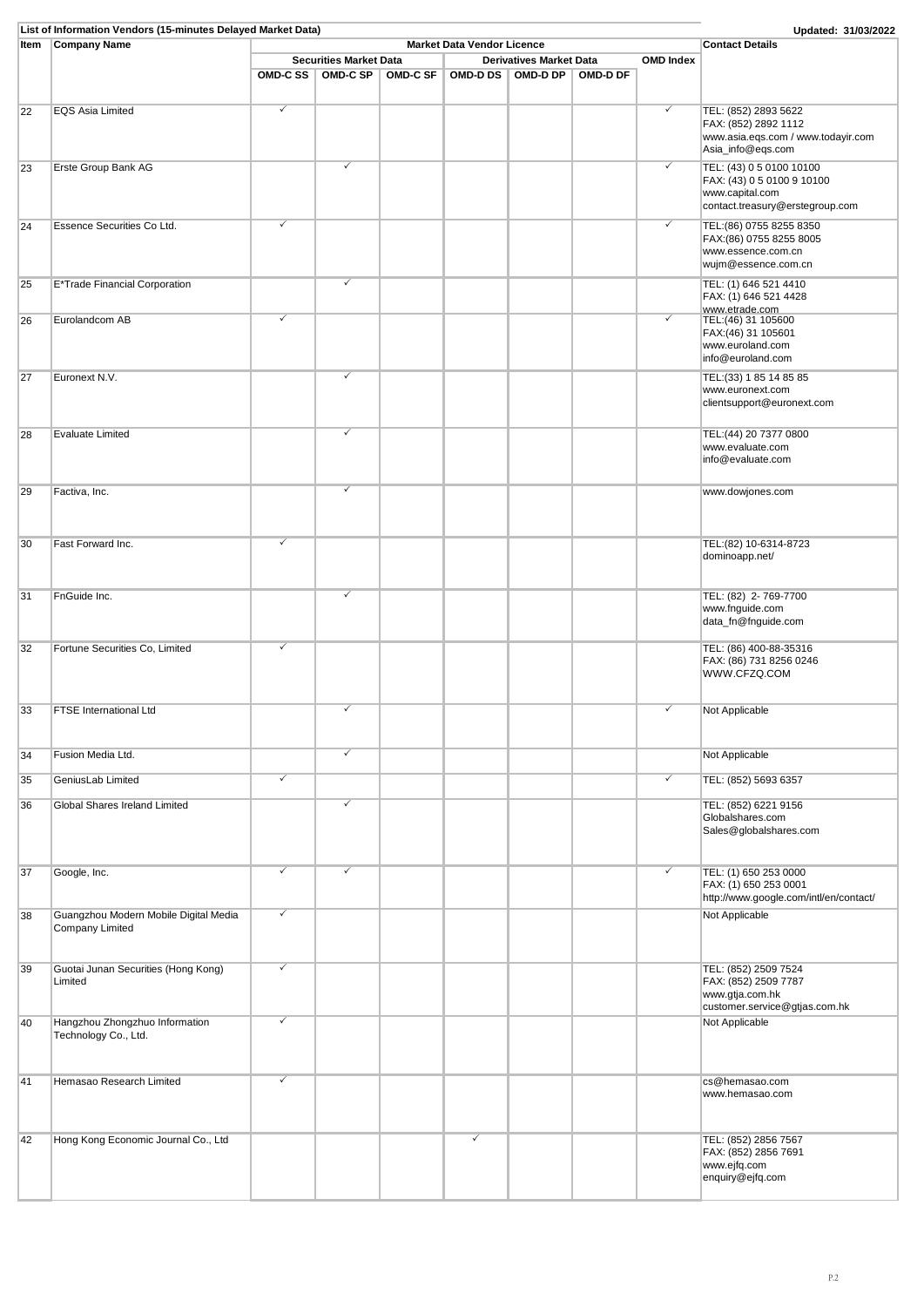| Item | <b>Company Name</b>                     |          |                               |                 | <b>Market Data Vendor Licence</b> |                                |          |                  | <b>Contact Details</b>      |
|------|-----------------------------------------|----------|-------------------------------|-----------------|-----------------------------------|--------------------------------|----------|------------------|-----------------------------|
|      |                                         |          |                               |                 |                                   |                                |          |                  |                             |
|      |                                         |          | <b>Securities Market Data</b> |                 |                                   | <b>Derivatives Market Data</b> |          |                  |                             |
|      |                                         | OMD-C SS | <b>OMD-C SP</b>               | <b>OMD-C SF</b> |                                   | OMD-D DS   OMD-D DP            | OMD-D DF | <b>OMD Index</b> |                             |
|      |                                         |          |                               |                 |                                   |                                |          |                  |                             |
|      |                                         |          |                               |                 |                                   |                                |          |                  |                             |
| 43   | Hong Kong Headline Daily Publishing     | ✓        |                               |                 |                                   |                                |          | ✓                | Not Applicable              |
|      | Limited                                 |          |                               |                 |                                   |                                |          |                  |                             |
|      |                                         |          |                               |                 |                                   |                                |          |                  |                             |
|      |                                         |          |                               |                 |                                   |                                |          |                  |                             |
|      |                                         |          |                               |                 |                                   |                                |          |                  |                             |
|      |                                         |          |                               |                 |                                   |                                |          |                  |                             |
| 44   | HK01 Company Limited                    | ✓        |                               |                 |                                   |                                |          | $\checkmark$     | Not Applicable              |
|      |                                         |          |                               |                 |                                   |                                |          |                  |                             |
|      |                                         |          |                               |                 |                                   |                                |          |                  |                             |
|      |                                         |          |                               |                 |                                   |                                |          |                  |                             |
|      |                                         |          |                               |                 |                                   |                                |          |                  |                             |
| 45   | Hongxinjun Information Technology Ltd   |          | ✓                             |                 |                                   |                                |          | $\checkmark$     | TEL: (86)20 2892 9199       |
|      |                                         |          |                               |                 |                                   |                                |          |                  | FAX: (86)20 2892 9198       |
|      |                                         |          |                               |                 |                                   |                                |          |                  | www.finansir.net            |
|      |                                         |          |                               |                 |                                   |                                |          |                  | finansir@finansir.net       |
|      |                                         |          |                               |                 |                                   |                                |          |                  |                             |
| 46   | H.S.Securities Co Ltd.                  | ✓        |                               |                 |                                   |                                |          | ✓                | TEL: (813) 4560 0300        |
|      |                                         |          |                               |                 |                                   |                                |          |                  | www.hs-sec.co.jp/index.htm  |
|      |                                         |          |                               |                 |                                   |                                |          |                  | hkinfo@cd.inbox.ne.jp       |
|      |                                         |          |                               |                 |                                   |                                |          |                  |                             |
| 47   | HuaAn Securities Co., Ltd.              | ✓        |                               |                 |                                   |                                |          | $\checkmark$     | TEL: (86)551-65161666       |
|      |                                         |          |                               |                 |                                   |                                |          |                  | http://www.hazq.com         |
|      |                                         |          |                               |                 |                                   |                                |          |                  | bgs@hazq.com                |
|      |                                         |          |                               |                 |                                   |                                |          |                  |                             |
| 48   | Hwabao Securities Co., Ltd.             | ✓        |                               |                 |                                   |                                |          |                  | TEL: (86) 400 820 9898      |
|      |                                         |          |                               |                 |                                   |                                |          |                  | www.cnhbstock.com           |
|      |                                         |          |                               |                 |                                   |                                |          |                  | hbzq@cnhbstock.com          |
|      |                                         |          |                               |                 |                                   |                                |          |                  |                             |
|      |                                         |          | ✓                             |                 |                                   |                                |          |                  |                             |
| 49   | Industrial and Commercial Bank of China |          |                               |                 |                                   |                                |          | $\checkmark$     | TEL: (86) 10 6610 8608      |
|      | Ltd.                                    |          |                               |                 |                                   |                                |          |                  | FAX: (86) 10 6610 6139      |
|      |                                         |          |                               |                 |                                   |                                |          |                  | www.icbc-ltd.com            |
|      |                                         |          |                               |                 |                                   |                                |          |                  | ir@icbc.com.cn              |
| 50   | Industrial and Commercial Bank of China |          | ✓                             |                 |                                   |                                |          |                  | Not Applicable              |
|      | (Macau) Limited                         |          |                               |                 |                                   |                                |          |                  |                             |
|      |                                         |          |                               |                 |                                   |                                |          |                  |                             |
|      |                                         |          |                               |                 |                                   |                                |          |                  |                             |
| 51   | Intrado Digital Media, LLC              |          | ✓                             |                 |                                   |                                |          |                  | TEL: 888 728 0950           |
|      |                                         |          |                               |                 |                                   |                                |          |                  | www.west.com                |
|      |                                         |          |                               |                 |                                   |                                |          |                  | legalapac@west.com          |
|      |                                         |          |                               |                 |                                   |                                |          |                  |                             |
|      |                                         |          |                               |                 |                                   |                                |          |                  |                             |
| 52   | Inversis Bank                           |          | ✓                             |                 |                                   |                                |          | $\checkmark$     | TEL: (34) 902 255 256       |
|      |                                         |          |                               |                 |                                   |                                |          |                  | www.inversis.com            |
|      |                                         |          |                               |                 |                                   |                                |          |                  | contactenos@inversis.com    |
|      |                                         |          |                               |                 |                                   |                                |          |                  |                             |
| 53   | <b>Investis Digital Limited</b>         |          | ✓                             |                 |                                   |                                |          | ✓                | TEL: (44) 207 038 9000      |
|      |                                         |          |                               |                 |                                   |                                |          |                  | FAX: (44) 207 038 9001      |
|      |                                         |          |                               |                 |                                   |                                |          |                  | www.investis.com            |
|      |                                         |          |                               |                 |                                   |                                |          |                  | enquiries@investis.com      |
| 54   | IRASIA.COM Ltd.                         | ✓        |                               |                 |                                   |                                |          | $\checkmark$     | TEL: (852) 2831 9792        |
|      |                                         |          |                               |                 |                                   |                                |          |                  | FAX: (852) 2838 0996        |
|      |                                         |          |                               |                 |                                   |                                |          |                  | www.irasia.com              |
|      |                                         |          |                               |                 |                                   |                                |          |                  | cs@irasia.com               |
|      |                                         |          |                               |                 |                                   |                                |          |                  |                             |
| 55   | J.P. Morgan Broking (Hong Kong) Ltd.    | ✓        |                               |                 |                                   |                                |          |                  | TEL: (852) 2800 1427        |
|      |                                         |          |                               |                 |                                   |                                |          |                  | FAX: (852) 2877 2189        |
|      |                                         |          |                               |                 |                                   |                                |          |                  | ibtech_trading_technology_  |
|      |                                         |          |                               |                 |                                   |                                |          |                  | operate_hk@jpmorgan.com     |
|      |                                         |          |                               |                 |                                   |                                |          |                  |                             |
|      |                                         |          | ✓                             |                 |                                   |                                |          | $\checkmark$     | TEL: (86) 13811015790       |
| 56   | Jiyang Information Technology Co., Ltd  |          |                               |                 |                                   |                                |          |                  |                             |
|      |                                         |          |                               |                 |                                   |                                |          |                  | http://jr.jd.com/           |
|      |                                         |          |                               |                 |                                   |                                |          |                  | xingjinchao@jd.com          |
|      |                                         |          |                               |                 |                                   |                                |          |                  |                             |
| 57   | kakaopay securities Corp.               |          |                               |                 |                                   | ✓                              |          |                  | TEL: (82) 1600 8515         |
|      |                                         |          |                               |                 |                                   |                                |          |                  | https://kakaopaysec.com/    |
|      |                                         |          |                               |                 |                                   |                                |          |                  |                             |
|      |                                         |          |                               |                 |                                   |                                |          |                  |                             |
|      |                                         |          |                               |                 |                                   |                                |          |                  |                             |
| 58   | Korea Securities Computer Corporation   | ✓        |                               |                 |                                   |                                |          | $\checkmark$     | TEL: (82) 2 767 8585        |
|      |                                         |          |                               |                 |                                   |                                |          |                  | FAX: (82) 2 767 8666        |
|      |                                         |          |                               |                 |                                   |                                |          |                  | http://english.koscom.co.kr |
|      |                                         |          |                               |                 |                                   |                                |          |                  | globaldata@koscom.co.kr     |
| 59   | Lianchu Securities Co., Ltd.            | ✓        |                               |                 |                                   |                                |          | ✓                | Not Applicable              |
|      |                                         |          |                               |                 |                                   |                                |          |                  |                             |
|      |                                         |          |                               |                 |                                   |                                |          |                  |                             |
|      |                                         |          |                               |                 |                                   |                                |          |                  |                             |
| 60   | <b>LORA Technologies Limited</b>        |          | ✓                             |                 |                                   |                                |          | ✓                | TEL: (852) 8191 3323        |
|      |                                         |          |                               |                 |                                   |                                |          |                  | www.asklora.ai              |
|      |                                         |          |                               |                 |                                   |                                |          |                  | info@loratechai.com         |
|      |                                         |          |                               |                 |                                   |                                |          |                  |                             |
|      |                                         |          | ✓                             |                 |                                   |                                |          |                  |                             |
| 61   | Magnum Research Limited                 |          |                               |                 |                                   |                                |          | ✓                | TEL: (852) 2155 2816        |
|      |                                         |          |                               |                 |                                   |                                |          |                  | www.aqumon.com              |
|      |                                         |          |                               |                 |                                   |                                |          |                  | info@aqumon.com             |
|      |                                         |          |                               |                 |                                   |                                |          |                  |                             |
| 62   | MarketSmith Incorporated                |          | ✓                             |                 |                                   |                                |          | $\checkmark$     | TEL: (1) 310 448 6835       |
|      |                                         |          |                               |                 |                                   |                                |          |                  | http://www.marketsmith.com  |
|      |                                         |          |                               |                 |                                   |                                |          |                  | feedbackhk@marketsmith.com  |
| 63   | MarketWatch, Inc.                       |          | ✓                             |                 |                                   |                                |          |                  | www.dowjones.com            |
|      |                                         |          |                               |                 |                                   |                                |          |                  |                             |
|      |                                         |          |                               |                 |                                   |                                |          |                  |                             |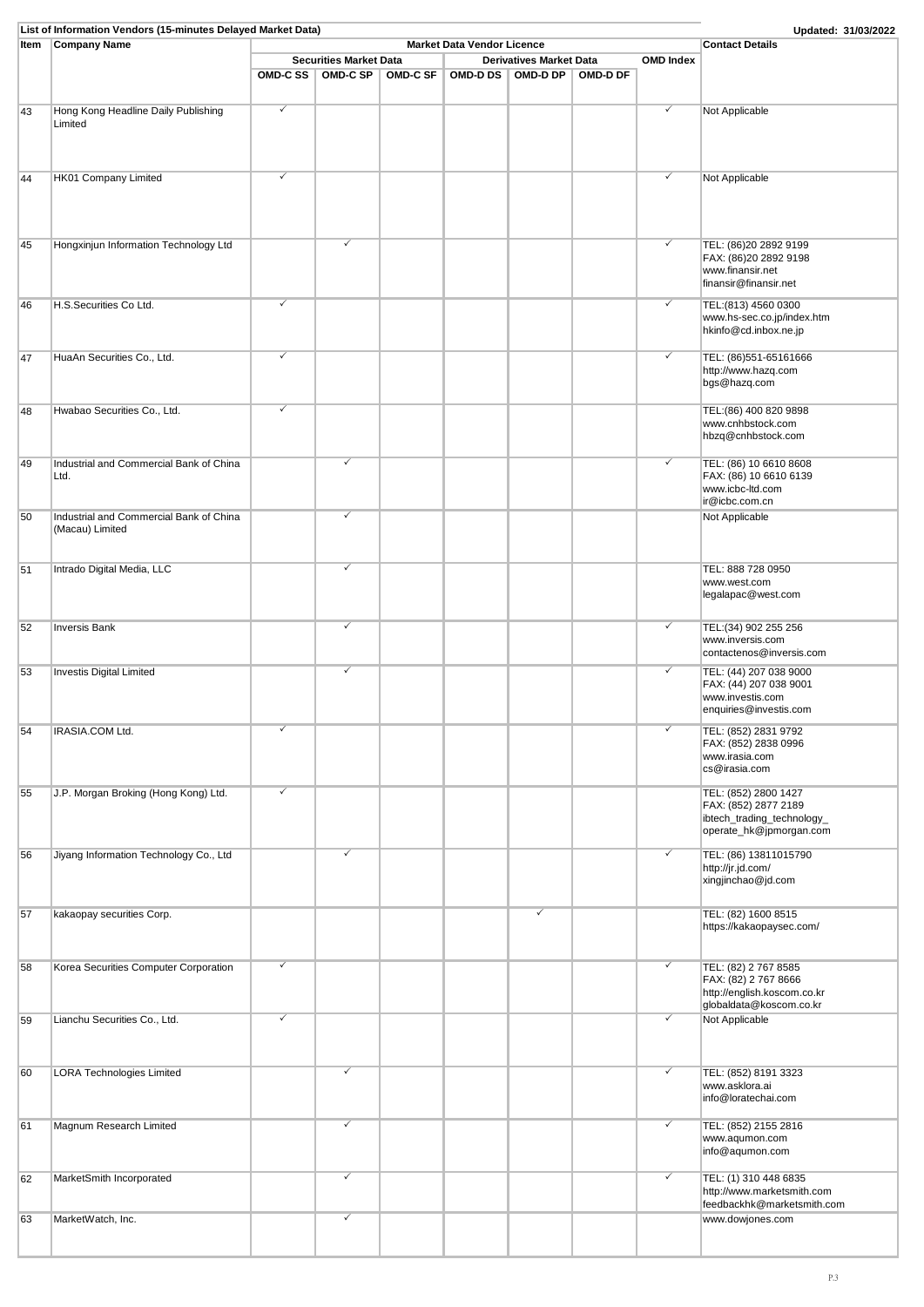|      | List of Information Vendors (15-minutes Delayed Market Data)                        |          |                               |          |              |                                |          |                  | Updated: 31/03/2022                                                                                                              |
|------|-------------------------------------------------------------------------------------|----------|-------------------------------|----------|--------------|--------------------------------|----------|------------------|----------------------------------------------------------------------------------------------------------------------------------|
| Item | <b>Company Name</b>                                                                 |          | <b>Contact Details</b>        |          |              |                                |          |                  |                                                                                                                                  |
|      |                                                                                     |          | <b>Securities Market Data</b> |          |              | <b>Derivatives Market Data</b> |          | <b>OMD Index</b> |                                                                                                                                  |
|      |                                                                                     | OMD-C SS | <b>OMD-C SP</b>               | OMD-C SF |              | OMD-D DS   OMD-D DP            | OMD-D DF |                  |                                                                                                                                  |
| 64   | Markit Group Limited                                                                | ✓        | $\checkmark$                  |          | $\checkmark$ | $\checkmark$                   |          | ✓                | TEL: (44) 20 7260 2000<br>FAX:(44) 20 7260 2001                                                                                  |
| 65   | Macquarie Group Services Australia Pty<br>Limited                                   |          | ✓                             |          |              |                                |          |                  | Not Applicable                                                                                                                   |
| 66   | Maybank Investment Bank Berhad                                                      |          | ✓                             |          |              |                                |          | ✓                | Not Applicable                                                                                                                   |
| 67   | Metro Broadcast Corporation Limited                                                 | ✓        |                               |          |              |                                |          | ✓                | TEL: (852) 3698 8000<br>FAX: (852) 3698 8020<br>www.metroradio.com.hk<br>cs@metroradio.com.hk                                    |
| 68   | Microsoft Corporation                                                               | ✓        | ✓                             |          |              |                                |          | ✓                | TEL: (1) 425 882 8080<br>FAX: (1) 425 936 7329<br>http://www.microsoft.com                                                       |
| 69   | Mingpao.com Ltd.                                                                    | ✓        |                               |          |              |                                |          | ✓                | TEL: (852) 2595 3111<br>FAX: (852) 2505 5131<br>www.mingpao.com<br>kklam@mingpao.com                                             |
| 70   | Minkabu The Infonoid, Inc.<br>(Vendor Licence to be terminated on 31<br>March 2022) |          | ✓                             |          |              |                                |          | ✓                | TEL: (81) 3 6867 1532<br>FAX: (81) 3 6867 1538<br>http://www.minkabu.co.jp/<br>http://www.minkabu.co.jp/contact/contact.<br>html |
| 71   | Mitake Information Corporation                                                      |          | ✓                             |          |              |                                |          |                  | TEL: (886) 2 2563 9999 (1330)<br>FAX: (886) 2 2567 1968<br>www.mitake.com.tw<br>service@mitake.com.tw                            |
| 72   | Mizuho Securities Co., Ltd.                                                         | ✓        |                               |          |              |                                |          |                  | TEL: (81) 3 5203 8128<br>FAX: (81) 3 5203 0836<br>www.mizuho-sc.com/ap/market/index.html<br>net_all@mizuho-sc.com                |
| 73   | Monex Boom Securities (H.K.) Limited                                                |          | ✓                             |          |              |                                |          | ✓                | TEL: (852) 2255 8888<br>www.boom.com<br>service@boomhq.com                                                                       |
| 74   | Morningstar Japan K.K.                                                              | √        |                               |          |              |                                |          | ✓                | TEL: (81) 3 6229 0810<br>https://www.morningstar.co.jp/<br>mstar@morningstar.co.jp                                               |
| 75   | MSCI Inc                                                                            |          | ✓                             |          |              |                                |          | ✓                | www.msci.com<br>Clientservice@msci.com                                                                                           |
| 76   | Nasdaq, Inc.                                                                        |          | $\checkmark$                  |          |              | $\checkmark$                   |          | ✓                | TEL: (1) 301-928 8288<br>FAX: (1) 301-978 8430<br>indexes.nasdaqomx.com                                                          |
| 77   | National Australia Bank Limited                                                     |          | ✓                             |          |              |                                |          |                  | $intext{m}$ macdonomy compared in $TEL: (61)$ 3 8872 2316<br>www.nabtrade.com.au<br>enquiries@nabtrade.com.au                    |
| 78   | <b>NAVER Corporation</b>                                                            |          | ✓                             |          |              | $\checkmark$                   |          |                  | TEL: (82) 31 784 1950<br>https://finance.naver.com<br>https://m.stock.naver.com<br>dl_nhnfinance@navercorp.com                   |
| 79   | Nordnet Bank AB                                                                     |          | ✓                             |          |              |                                |          |                  | TEL: (46) 10 583 30 00<br>www.nordnetab.com<br>info@nordnet.se                                                                   |
| 80   | OneMarketData LLC                                                                   | ✓        |                               |          |              |                                |          |                  | TEL: (201) 710 5977<br>www.onetick.com<br>cloud@onetick.com                                                                      |
| 81   | PCN Asia Ltd.                                                                       | ✓        |                               |          |              |                                |          | ✓                | TEL: (852) 2512 1181<br>FAX: (852) 2571 3068<br>www.pcn.com.hk<br>sales@pcn.com.hk                                               |
| 82   | Pershing LLC                                                                        |          | ✓                             |          |              |                                |          | ✓                | TEL: (1) 888-878 3142<br>FAX: (1) 201-422 0059<br>www.pershing.com<br>marketing@pershing.com                                     |
| 83   | Phoenix Satellite Television Co., Ltd.                                              |          | ✓                             |          |              | ✓                              |          | ✓                | TEL: (852) 2621 9888<br>FAX: (852) 2621 9713<br>www.ifeng.com<br>ceciliang@phoenixtv.com                                         |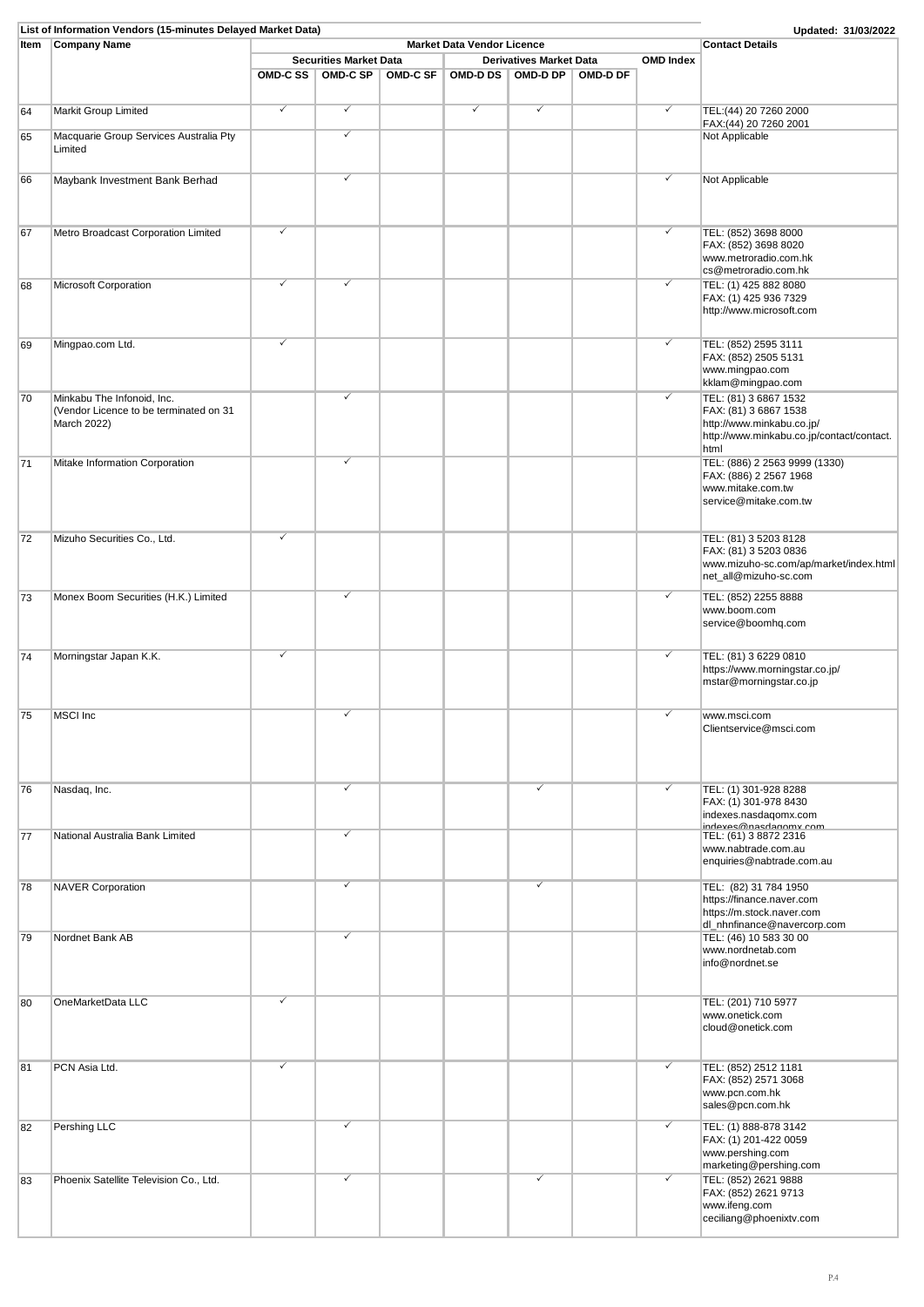|      | List of Information Vendors (15-minutes Delayed Market Data) |   |                               |                 |                                   |                                |          |                  | Updated: 31/03/2022                            |
|------|--------------------------------------------------------------|---|-------------------------------|-----------------|-----------------------------------|--------------------------------|----------|------------------|------------------------------------------------|
| Item | <b>Company Name</b>                                          |   |                               |                 | <b>Market Data Vendor Licence</b> |                                |          |                  | <b>Contact Details</b>                         |
|      |                                                              |   | <b>Securities Market Data</b> |                 |                                   | <b>Derivatives Market Data</b> |          | <b>OMD Index</b> |                                                |
|      |                                                              |   | OMD-CSS OMD-CSP               | <b>OMD-C SF</b> |                                   | OMD-D DS OMD-D DP              | OMD-D DF |                  |                                                |
|      |                                                              |   |                               |                 |                                   |                                |          |                  |                                                |
|      |                                                              |   |                               |                 |                                   |                                |          |                  |                                                |
| 84   | Quotemedia, Inc                                              | ✓ |                               |                 |                                   |                                |          | ✓                | TEL: (1) 480 905 7311                          |
|      |                                                              |   |                               |                 |                                   |                                |          |                  | FAX: (1) 480 905 7207                          |
|      |                                                              |   |                               |                 |                                   |                                |          |                  | www.quotemedia.com                             |
|      |                                                              |   |                               |                 |                                   |                                |          |                  | billing@quotemedia.com                         |
| 85   | Rasyonet Bilgisayar Yazilim Ve                               | ✓ |                               |                 |                                   |                                |          | $\checkmark$     | TEL: (9) 0212-2854985                          |
|      | Danismanlik A.S.                                             |   |                               |                 |                                   |                                |          |                  | www.rasyonet.com                               |
|      |                                                              |   |                               |                 |                                   |                                |          |                  | info@rasyonet.com                              |
|      |                                                              |   |                               |                 |                                   |                                |          |                  |                                                |
|      |                                                              |   | ✓                             |                 |                                   |                                |          |                  |                                                |
| 86   | RBC Investor Services Bank S.A.                              |   |                               |                 |                                   | ✓                              |          |                  | TEL: (352) 2605 2243                           |
|      |                                                              |   |                               |                 |                                   |                                |          |                  | rbcits.com                                     |
|      |                                                              |   |                               |                 |                                   |                                |          |                  | rbcitsmarketdata.lu@rbc.com                    |
|      |                                                              |   |                               |                 |                                   |                                |          |                  |                                                |
| 87   | <b>RBC Investor Services Trust</b>                           |   | ✓                             |                 |                                   | ✓                              |          |                  | TEL: (352) 2605 2243                           |
|      |                                                              |   |                               |                 |                                   |                                |          |                  | rbcits.com                                     |
|      |                                                              |   |                               |                 |                                   |                                |          |                  | rbcitsmarketdata.lu@rbc.com                    |
|      |                                                              |   |                               |                 |                                   |                                |          |                  |                                                |
|      | RiskMetrics Group, Inc.                                      |   | ✓                             |                 |                                   | ✓                              |          | ✓                | TEL: (65) 6738 9594                            |
| 88   |                                                              |   |                               |                 |                                   |                                |          |                  | FAX: (65) 6735 5259                            |
|      |                                                              |   |                               |                 |                                   |                                |          |                  | www.riskmetrics.com                            |
|      |                                                              |   |                               |                 |                                   |                                |          |                  |                                                |
|      |                                                              |   |                               |                 |                                   |                                |          |                  | asia@riskmetrics.com                           |
| 89   | RoboPia Advisory of Investment Co. Ltd.                      | ✓ |                               |                 |                                   |                                |          | $\checkmark$     | TEL: (82) 2-34483330                           |
|      |                                                              |   |                               |                 |                                   |                                |          |                  | http://svc.robo-                               |
|      |                                                              |   |                               |                 |                                   |                                |          |                  | pia.com/wes/member/WesLogin.do                 |
|      |                                                              |   |                               |                 |                                   |                                |          |                  | info@robo-pia.com                              |
| 90   | Samsung Securities Co., Ltd                                  | ✓ |                               |                 |                                   |                                |          |                  | TEL: (82) 2 2040 4743                          |
|      |                                                              |   |                               |                 |                                   |                                |          |                  | FAX: (82) 2 2075 1632                          |
|      |                                                              |   |                               |                 |                                   |                                |          |                  | www.samsungpop.com                             |
|      |                                                              |   |                               |                 |                                   |                                |          |                  | shinhee.han@samsung.com                        |
|      |                                                              |   |                               |                 |                                   |                                |          |                  |                                                |
| 91   | <b>SCB Securities Company Limited</b>                        |   | ✓                             |                 |                                   |                                |          | $\checkmark$     | TEL: (66) 2 949 1225                           |
|      |                                                              |   |                               |                 |                                   |                                |          |                  | www.scbs.com                                   |
|      |                                                              |   |                               |                 |                                   |                                |          |                  | offshore@scb.co.th                             |
|      |                                                              |   |                               |                 |                                   |                                |          |                  |                                                |
| 92   | Shanghai Suntime Information Technology                      | ✓ |                               |                 |                                   |                                |          |                  | Not Applicable                                 |
|      | Co.,Ltd                                                      |   |                               |                 |                                   |                                |          |                  |                                                |
|      |                                                              |   |                               |                 |                                   |                                |          |                  |                                                |
|      |                                                              |   |                               |                 |                                   |                                |          |                  |                                                |
|      |                                                              |   |                               |                 |                                   |                                |          |                  |                                                |
| 93   | ShareInvestor Pte. Ltd                                       |   | ✓                             |                 |                                   |                                |          | $\checkmark$     | TEL: (65) 6319 6319                            |
|      |                                                              |   |                               |                 |                                   |                                |          |                  | FAX: (65) 6517 8790                            |
|      |                                                              |   |                               |                 |                                   |                                |          |                  | www.shareinvestor.com                          |
|      |                                                              |   |                               |                 |                                   |                                |          |                  | accounts@shareinvestor.com                     |
|      |                                                              | ✓ |                               |                 |                                   |                                |          | $\checkmark$     |                                                |
| 94   | Shenzhen Kingtotem Data Service Co.,<br>Ltd.                 |   |                               |                 |                                   |                                |          |                  | TEL: (86) 755 400 888 1696                     |
|      |                                                              |   |                               |                 |                                   |                                |          |                  | FAX:(86) 755 8295 5853<br>www.e696.com         |
|      |                                                              |   |                               |                 |                                   |                                |          |                  | hup@szkingdom.com                              |
|      |                                                              |   |                               |                 |                                   |                                |          |                  |                                                |
| 95   | Shenzhen Securities Times Co., Ltd                           |   |                               |                 |                                   |                                |          |                  | Not Applicable                                 |
|      |                                                              |   |                               |                 |                                   |                                |          |                  |                                                |
|      |                                                              |   |                               |                 |                                   |                                |          |                  |                                                |
|      |                                                              |   |                               |                 |                                   |                                |          |                  |                                                |
| 96   | Shenzhen Shaomai Caibo Technology                            | ✓ |                               |                 |                                   |                                |          | ✓                | TEL: (86) 4008 308 020                         |
|      | Company Limited                                              |   |                               |                 |                                   |                                |          |                  | http://www.shaomaicaibo.com/                   |
|      |                                                              |   |                               |                 |                                   |                                |          |                  | cs@shaomaicaibo.com                            |
|      |                                                              |   |                               |                 |                                   |                                |          |                  |                                                |
|      |                                                              |   |                               |                 |                                   |                                |          |                  |                                                |
| 97   | Shenzhen Thinkive Informatiom                                | ✓ |                               |                 |                                   |                                |          |                  | TEL:0755-86036635                              |
|      | Technology Co., Ltd.                                         |   |                               |                 |                                   |                                |          |                  | www.thinkive.com                               |
|      |                                                              |   |                               |                 |                                   |                                |          |                  | service@thinkive.com                           |
|      |                                                              |   |                               |                 |                                   |                                |          |                  |                                                |
| 98   | Shenzhen UpChina Investment Consulting                       |   | ✓                             |                 |                                   |                                |          |                  | TEL: 400 602 8713                              |
|      | Co.,Ltd                                                      |   |                               |                 |                                   |                                |          |                  | FAX: 400 603 1846                              |
|      |                                                              |   |                               |                 |                                   |                                |          |                  | www.uptougu.com                                |
|      |                                                              |   |                               |                 |                                   |                                |          |                  | yin.zhang@upchina.com                          |
|      |                                                              |   |                               |                 |                                   |                                |          |                  |                                                |
| 99   | Singapore Exchange Limited                                   |   | ✓                             |                 |                                   | ✓                              |          |                  | Not Applicable                                 |
|      |                                                              |   |                               |                 |                                   |                                |          |                  |                                                |
|      |                                                              |   |                               |                 |                                   |                                |          |                  |                                                |
|      |                                                              | ✓ |                               |                 |                                   |                                |          | $\checkmark$     |                                                |
| 100  | Social Tech Investment HK Limited                            |   |                               |                 |                                   |                                |          |                  | TEL: 852 3652 6201                             |
|      |                                                              |   |                               |                 |                                   |                                |          |                  | linziyang@erwan365.com                         |
|      |                                                              |   |                               |                 |                                   |                                |          |                  |                                                |
|      |                                                              |   | ✓                             |                 |                                   |                                |          |                  |                                                |
| 101  | SOLVIANS IT-Solutions GmbH                                   |   |                               |                 |                                   |                                |          |                  | Not Applicable                                 |
|      |                                                              |   |                               |                 |                                   |                                |          |                  |                                                |
|      |                                                              |   |                               |                 |                                   |                                |          |                  |                                                |
|      |                                                              |   |                               |                 |                                   |                                |          |                  |                                                |
|      |                                                              | ✓ |                               |                 |                                   |                                |          |                  |                                                |
| 102  | StatPro Canada Inc.                                          |   |                               |                 |                                   |                                |          |                  | TEL: (1) 514 764 1798<br>FAX: (1) 514 842 8809 |
|      |                                                              |   |                               |                 |                                   |                                |          |                  |                                                |
|      |                                                              |   |                               |                 |                                   |                                |          |                  | www.statpro.com                                |
|      |                                                              |   | ✓                             |                 |                                   |                                |          |                  | info@statpro.com                               |
| 103  | <b>STOXX Limited</b>                                         |   |                               |                 |                                   |                                |          |                  | TEL: (41) 58 399 5900                          |
|      |                                                              |   |                               |                 |                                   |                                |          |                  | FAX: (41) 58 499 5900                          |
|      |                                                              |   |                               |                 |                                   |                                |          |                  | www.stoxx.com                                  |
|      |                                                              |   |                               |                 |                                   |                                |          |                  | stoxx@stoxx.com                                |